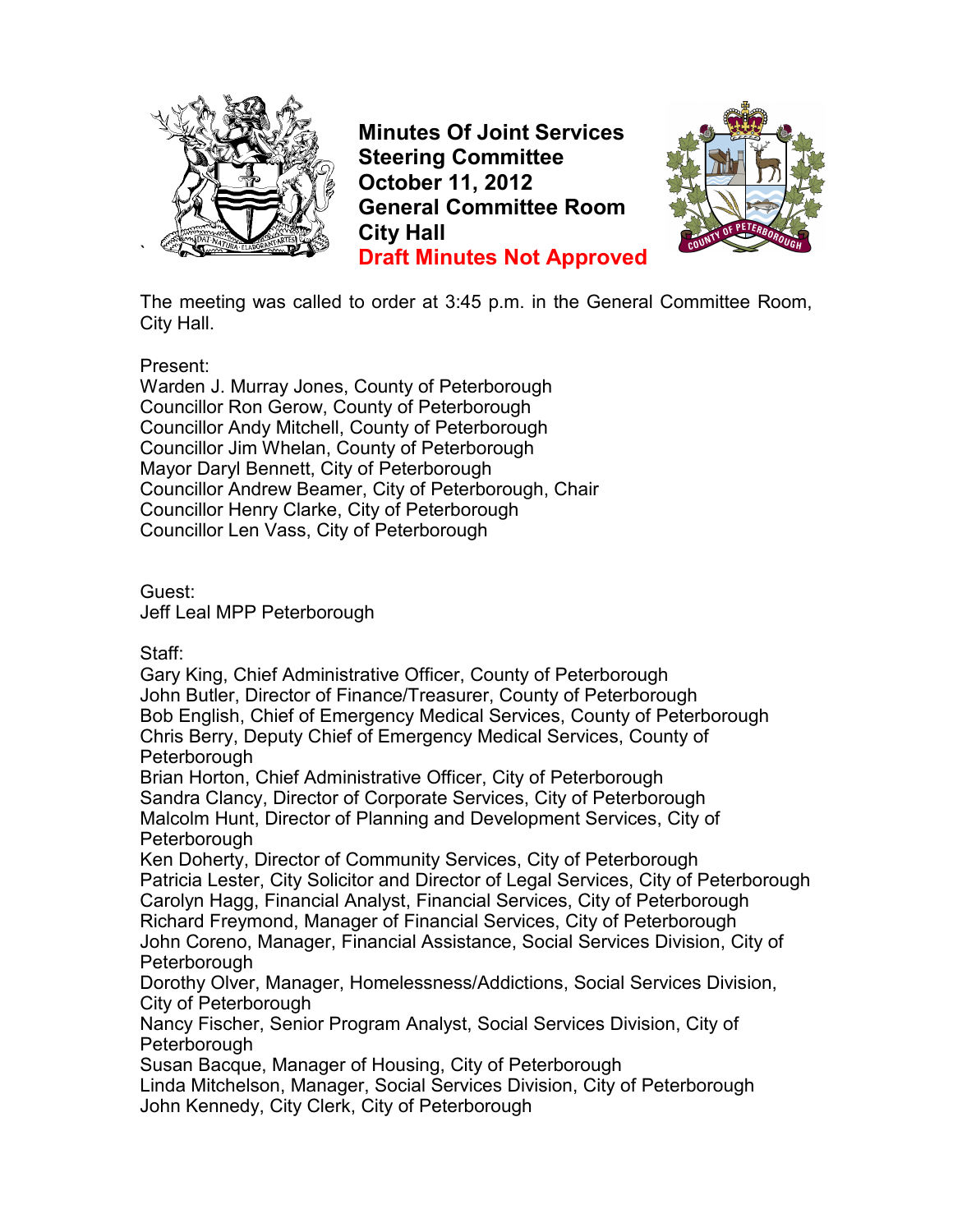## **Minutes of the Meeting of September 20, 2012**

Moved by Councillor Gerow, seconded by Councillor Whelan

## **That the minutes of the meeting of September 20, 2012, be approved.**

"CARRIED"

### **Disclosure of Interest**

There were no Disclosures of Interest.

### **Minutes for Information**

Moved by Councillor Clarke, seconded by Mayor Bennett

**That the AHAC (Affordable Housing Action Committee) minutes of June 8, 2012 be received for information.** 

"CARRIED"

### **Report CSSSJSSC12-009 Presentation and Report from the Peterborough Poverty Reduction Network Ken Doherty, Director of Community Services, City of Peterborough**

Martha Macfie, Chair, Income Security Workshop of the Peterborough Poverty Reduction Network made a presentation.

Moved by Councillor Mitchell, seconded by Councillor Clarke

**That Joint Services Steering Committee endorse the recommendations outlined in Report CSSSJSSC12-009 dated October 11, 2012, of the Director of Community Services, as follows:** 

**That the position paper "City and County of Peterborough Social Assistance Discretionary Benefits and Housing Benefits (CSUMB): Finding the Solution for 2013 and Beyond" and presentation from the Peterborough Poverty Reduction Network (PPRN) be received for information.**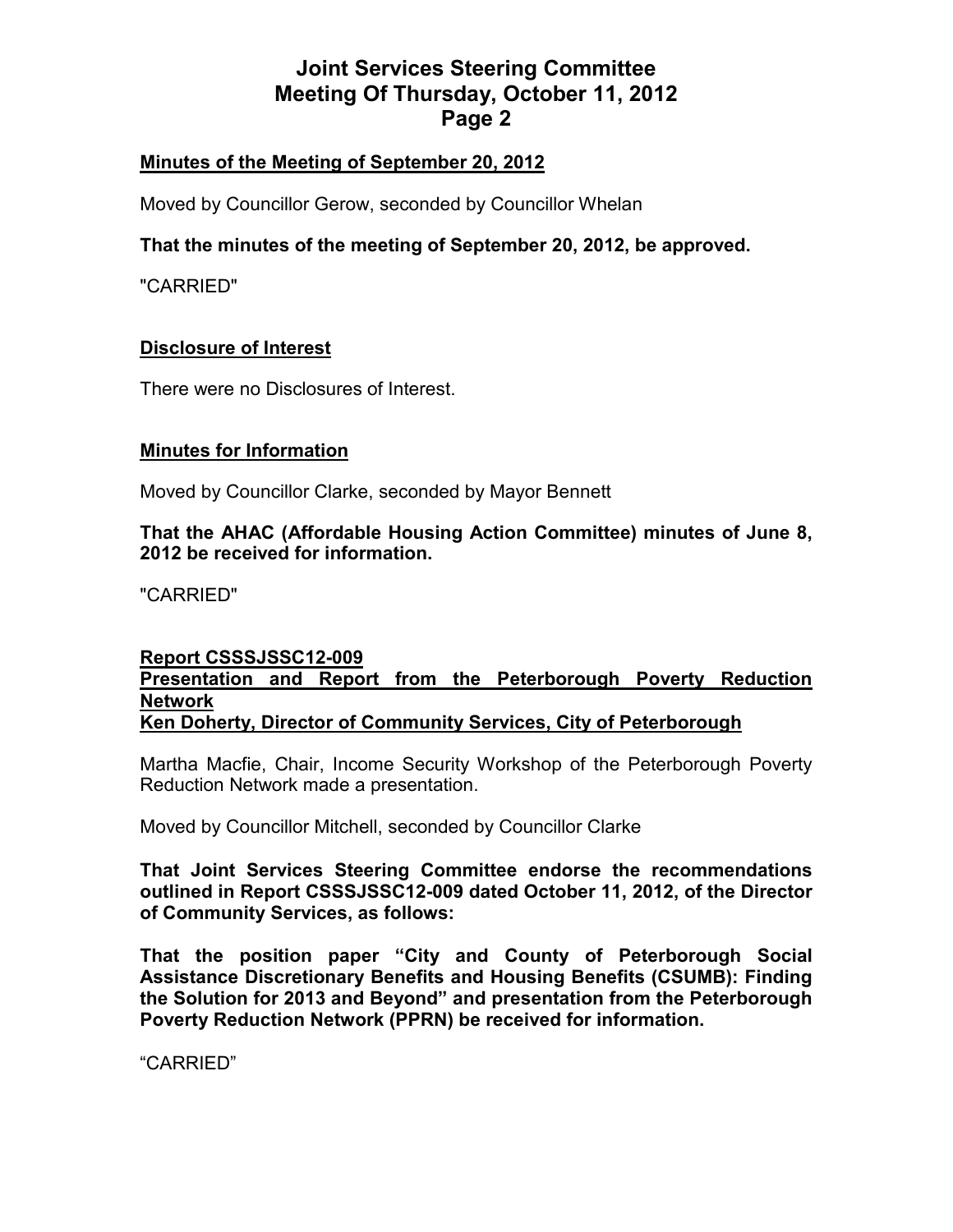### **Report CSSSSJSSC12-006 Discretionary Benefit Funding Report Ken Doherty, Director of Community Services, City of Peterborough**

Moved by Councillor Mitchell, seconded by Councillor Whelan

**That the Joint Services Steering Committee request City and County Councils to consider during their 2013 budget deliberations:** 

- **a) That the City and County continue to fund discretionary benefits at the status quo until April 30, 2013, and that in the interim the costs be charged to reserve funds as a last resort.**
- **b) That the province be requested to reverse their decision regarding discretionary benefits, and**
- **c) That the city and county continue to work with local organizations to find a local discretionary benefits solution and,**
- **d) That the province incur the costs associated with the City and County maintaining the status quo to fund discretionary benefits to April 30, 2013 and that in the interim the costs be charged to reserve funds as a last resort.**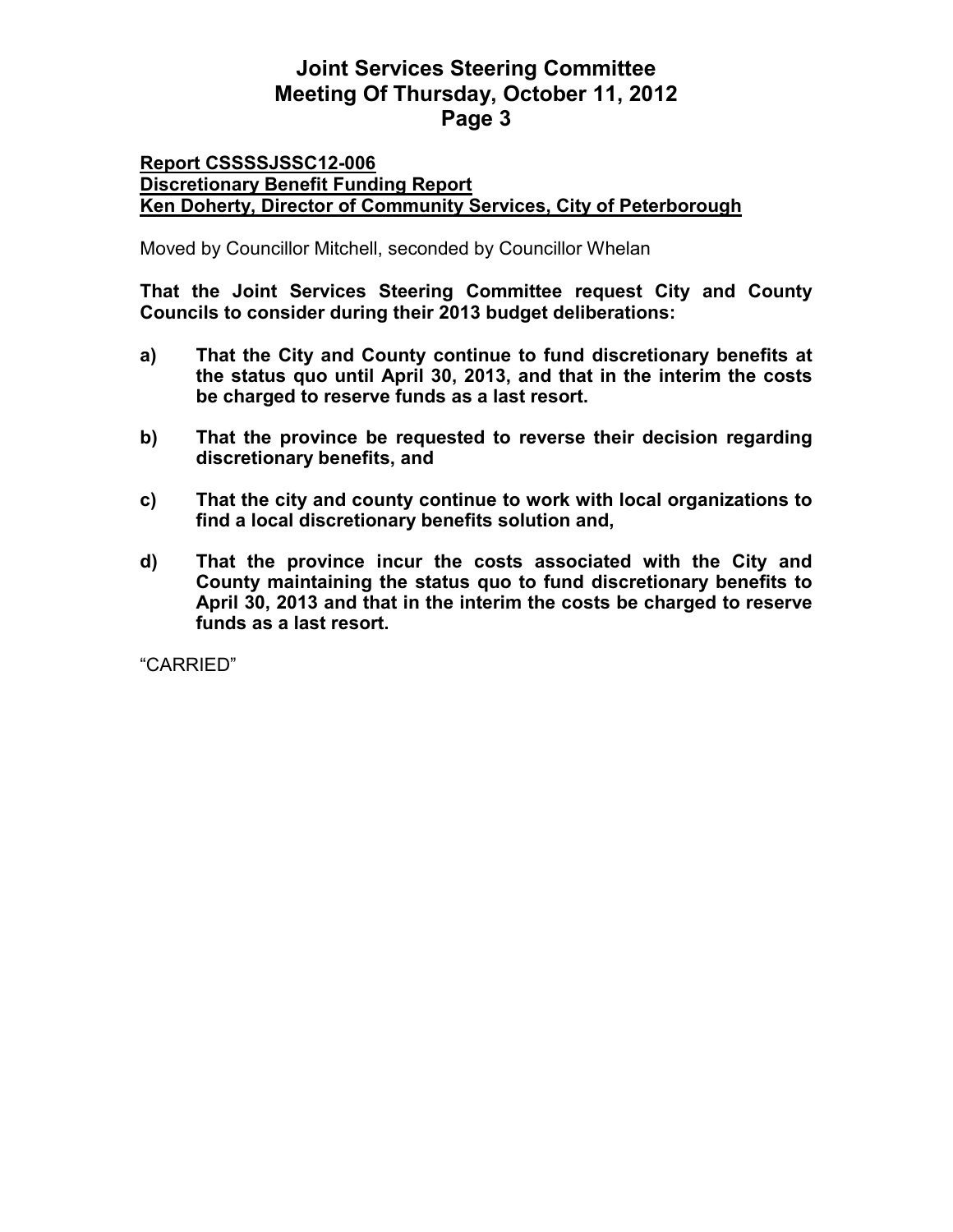### **Report CSSSJSSC12-007 Beyond the Budget – Additional Requests for 2012 Ken Doherty, Director of Community Services, City of Peterborough**

Moved by Councillor Vass, seconded by Councillor Whelan

**That the Joint Services Steering Committee endorse the recommendations outlined in Report CSSSJSSC12-007 dated October 11, 2012, of the Director of Community Services, as follows:** 

- **a) That the Social Services Budget Backgrounder report be received for information;**
- **b) That the Joint Services Steering Committee recommends that both Councils consider the option relating to the expansion of the Homemaker Program as outlined in this report.**

Committee at its meeting of October 11, 2012 made the following recommendation:

**c) That staff be directed to explore partnerships with other agencies such as Community Care.** 

"CARRIED"

## **Report CPFSJSSC12-001 POA, Social Services and Social Housing Draft 2013 Budgets Sandra Clancy, Director of Corporate Services, City of Peterborough**

Moved by Councillor Clarke, seconded by Warden Jones

**That the Joint Services Steering Committee approve the recommendation outlined in report CPFSJSSC12-001, dated October 11, 2012, of the Director of Corporate Services, as follows:** 

**That the Joint Services Steering Committee receive the draft 2013 POA, Social Services, and Social Housing Budgets as set out in Appendix A to report CPFSJSSC12-001, and recommend to City and County Councils that the budgets be reflected in their respective draft 2013 Municipal Budget documents.**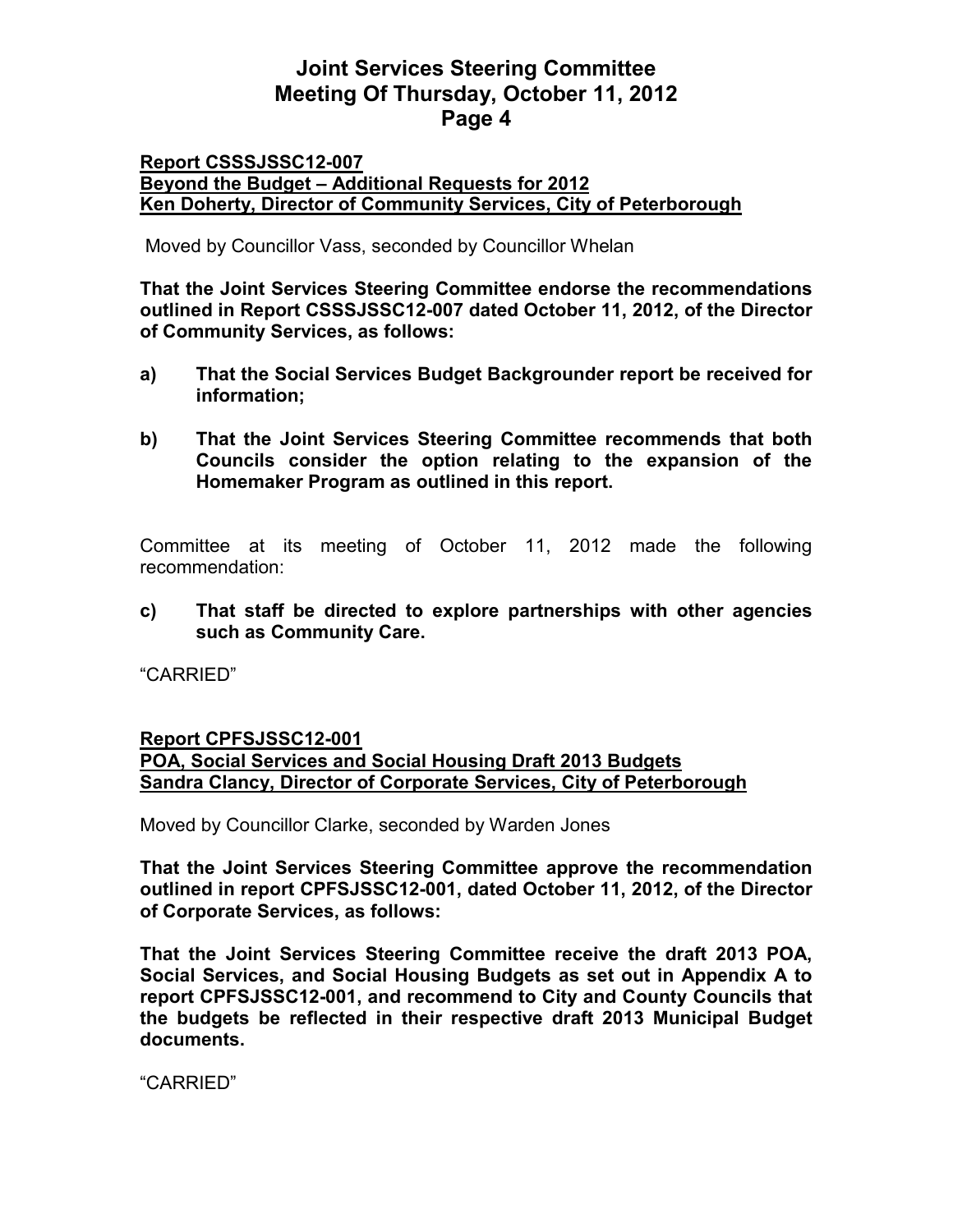### **County EMS (Emergency Medical Services) Budget John Butler, Director of Finance/Treasurer, County of Peterborough**

Moved by Warden Jones, seconded by Councillor Clarke

**That the Joint Services Steering Committee (JSSC) endorse the preliminary 2013 EMS budget for consideration by both the City and County Councils.** 

"CARRIED"

**2013 Joint Services Steering Committee Meeting Schedule Gary King, Chief Administrative Officer, County of Peterborough Brian Horton, Chief Administrative Officer, City of Peterborough**

Moved by Councillor Gerow, seconded by Mayor Bennett

**That the Joint Services Steering Committee approve the proposed schedule of meetings for 2013 Committee meetings in accordance with Articles 2.6 and 2.7 of the Consolidated Municipal Service Management Agreement (2009 – 2013):** 

> **Thursday, January 10, 2013 Thursday, June 13, 2013 Thursday, September 12, 2013 Thursday, October 10, 2013**

"CARRIED"

## **CORRESPONDENCE**

## **Peterborough County City Health Unit - Proposed Loss of Recreational Benefits Access to Recreation Working Group**

Moved by Councillor Clarke, seconded by Councillor Whelan

**That the correspondence from the Peterborough County City Health Unit, Access to Recreation Working Group regarding the proposed loss of recreational benefits be received for information.**